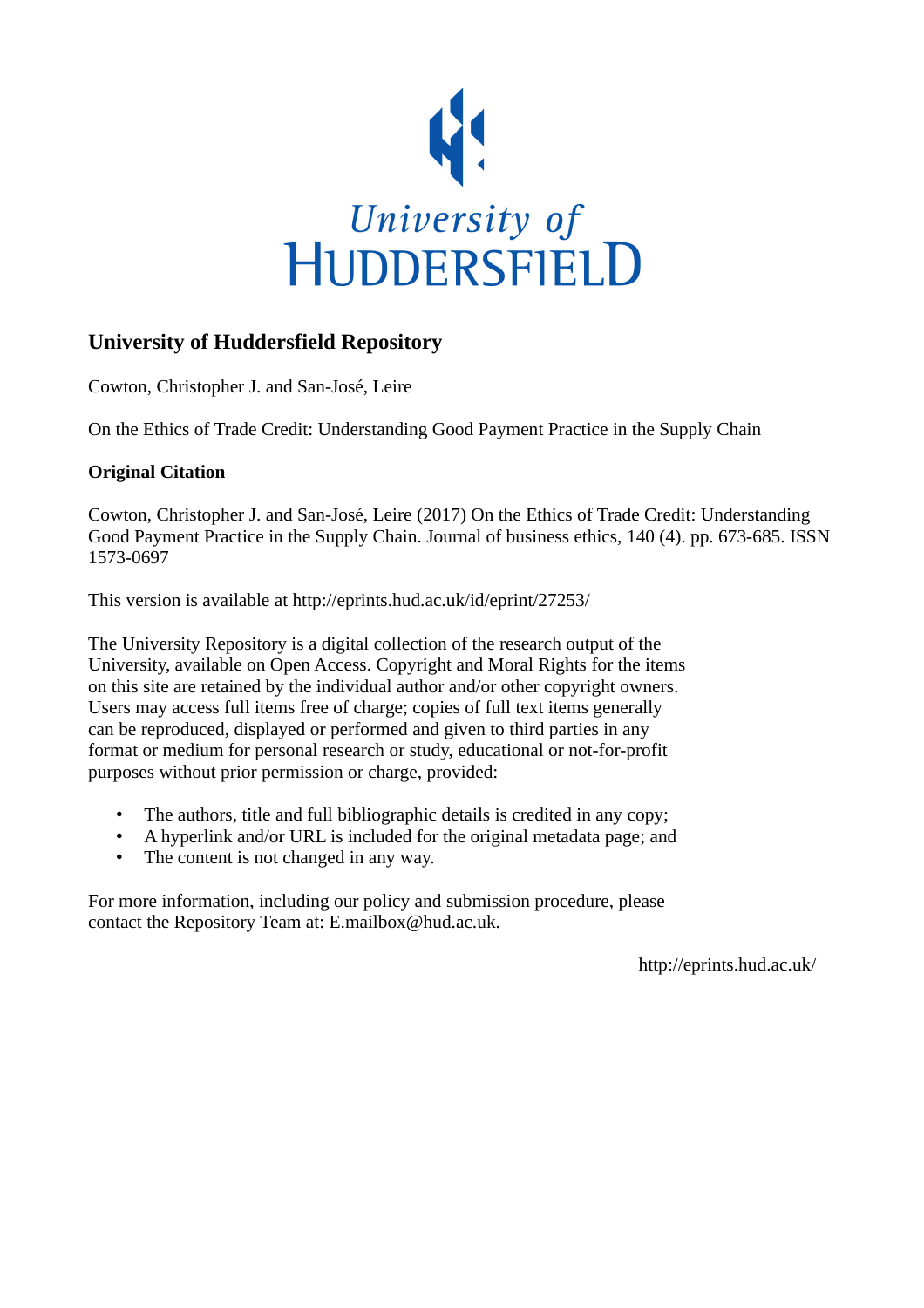

# On the Ethics of Trade Credit: Understanding Good Payment Practice in the Supply Chain

Christopher J. Cowton<sup>1</sup> · Leire San-Jose<sup>2</sup>

Received: 20 August 2014 / Accepted: 28 January 2016 / Published online: 16 March 2016 © The Author(s) 2016. This article is published with open access at Springerlink.com

Abstract In spite of its commercial importance and signs of clear concern in public policy arenas, trade credit has not been subjected to systematic, extended analysis in the business ethics literature, even where suppliers as a stakeholder group have been considered. This paper makes the case for serious consideration of the ethics of trade credit and explores the issues surrounding slow payment of debts. It discusses trade debt as a kind of promise, but noting that not all promises are good ones—goes on to develop an analysis of the ethics of trade credit grounded in an understanding of its fundamental purpose. Making a distinction between ''operating'' trade credit and ''financial'' trade credit, the paper provides an account of the maximum period for which it is appropriate for one company to delay payment to another from which it has purchased goods or services. The concern of commentators and policy makers that companies should not take too long to pay their debts is affirmed, but the understanding of what timely payment means is significantly finessed, with one conclusion being that, if debts have not already been settled according to acceptable standard terms of trade, cash should pass quickly back along the supply chain once the customer in the final product market has paid. The analysis has implications not only for companies that take credit but

 $\boxtimes$  Christopher J. Cowton c.j.cowton@hud.ac.uk Leire San-Jose

leire.sanjose@ehu.es

<sup>1</sup> University of Huddersfield Business School, Queensgate, Huddersfield HD1 3DH, UK

<sup>2</sup> Facultad de Ciencias Economicas Y Empresariales, University of the Basque Country, Avda. Lehendakari Agirre 83, 48015 Bilbao, Spain

also for external parties that seek to rate companies or set regulations according to speed of payment—an approach that is shown to be misleadingly simplistic, albeit well intentioned. A corresponding important responsibility for suppliers, not to extend excessive credit (and thus act as a quasi-bank), also follows from the analysis developed. Having provided a novel analysis of an important business problem, the paper then discusses some of the related practical issues and makes suggestions for further research.

Keywords Trade credit · Creditors · Purchasing · Supply chain - Suppliers - Promise-keeping

#### Introduction

In spite of its economic importance, finance has featured relatively rarely in writing on business ethics (Boatright [2008](#page-12-0); Hendry [2013](#page-12-0)), and with the intellectual ''capture'' of finance by financial economics (Whitely [1986\)](#page-13-0), ethics is also given little consideration within finance literature (Prindl and Prodhan [1994](#page-12-0)). Thus few mainstream financial topics have been analysed adequately from an ethical perspective. Some have barely been addressed at all; one such topic is trade credit, in spite of late payment being ''one of the most commonplace problems of business ethics'' (Sorell and Hendry [1994](#page-13-0) p. 140). This paper seeks to remedy that lacuna.

Trade credit is created when a supplier provides goods or services to another firm in the expectation that payment will be received at a date in the future. Instead of payment in cash or near-cash, the goods or services are supplied ''on credit'', usually with an invoice that specifies the payment terms (e.g. payment to be received within 30 or 60 days). This amounts to the extension of a loan by the supplying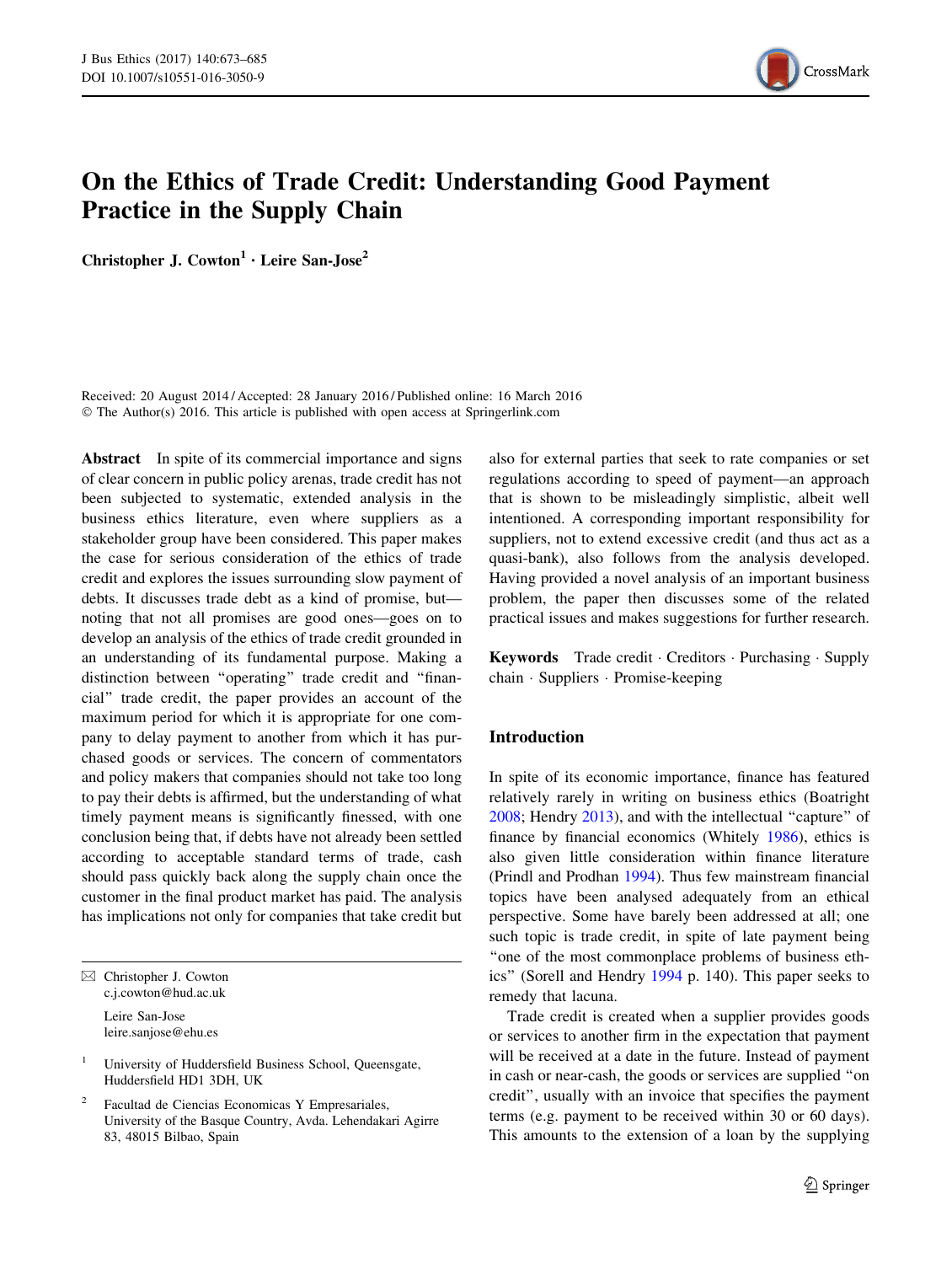company to its customer. Like any loan, it entails the risk of default or delayed payment; and it is not uncommon for some customers to take longer to pay than indicated in the payment terms. As will be explained below, although it is not always recognised, the payment behaviour of the purchaser (trade debtor) towards the supplier (trade creditor) possesses ethical dimensions and should be analysed in such terms. Although it is less intuitive, it will be argued that the behaviour of the supplier with regard to the provision—particularly the over-provision—of trade credit also has ethical implications.

The aims of the paper are to establish the case for analysing trade credit in ethical terms, to highlight some initial considerations, and to develop a framework for thinking about it by grounding the granting of trade credit in the underlying provision of goods and services used by a purchasing firm in pursuit of its productive activities. The paper is structured as follows. The first main section provides an overview of how trade credit has been discussed in other literature (particularly finance and economics), as well as some recent concerns that have become apparent on the part of some policy makers and other commentators. The second section sets out some initial thoughts about how trade credit might be considered in ethical terms, particularly as a promise between two firms. The third section then develops a more fundamental, complementary analysis regarding an ethically sound approach to trade credit. The fourth section discusses various implications and possible limitations of the analysis. Finally, the conclusion summarises the principal elements of the argument, highlights the contributions of the paper and makes some suggestions for further research.

#### An Overview of Trade Credit

The purpose of this section is to provide a non-technical overview of trade credit: first, in order to demonstrate its importance and thus provide a prima facie case for its ethical consideration; and second, to provide sufficient background for the analysis that follows.

Trade credit is a major source of external financing for companies (Ng et al. [1999](#page-12-0); Stern and Chew [2003;](#page-13-0) Horne and Wachowicz [2001\)](#page-13-0). Using a sample of large traded nonfinancial firms of the G-7 countries, Cuñat and Garcia-Appendini ([2012\)](#page-12-0) observed that trade credit taken (accounts payable) represents, on average, a sizeable 11.5–17 % of total assets. The use of trade credit by nonfinancial firms has long been one of the most important forms of financing in the US economy (Seiden [1964](#page-12-0)). However, in the US, the amount of outstanding accounts payable (that is, money owed by companies to other companies) increased by four times during the period

1990–2000, reaching a total of \$3,758 billion  $(10^9)$  (Statistical Abstract of the United States 2003, [http://www.](http://www.census.gov/) [census.gov/](http://www.census.gov/)). In 2003, trade credit was used by 60 % of small US businesses, [\(http://www.census.gov/epcd/www/](http://www.census.gov/epcd/www/smallbus.html) [smallbus.html\)](http://www.census.gov/epcd/www/smallbus.html), rising to more than 85 % of the largest firms (Federal Reserve Bulletin, ''Financial Services used by Small Businesses: evidence from the 2003 Survey of Small Business Finances,"<sup>1</sup> A182/A183, available at [http://](http://www.federalreserve.gov) [www.federalreserve.gov](http://www.federalreserve.gov)). The situation is similar in other developed economies. In Australia, trade credit owed by Australian businesses (both listed and unlisted corporations) is estimated to have been over \$80 billion in March 2013, which accounted for around 8 % of their total liabilities (Fitzpatrick and Lien [2013](#page-12-0)). Kohler et al. ([2000\)](#page-12-0) estimate that 55 % of the total short-term credit received by UK firms during the period 1983–1995 took the form of trade credit, and it is generally accepted that more than ''80 % of daily 'business to business' transactions are on credit terms'' (Wilson and Summers [2002](#page-13-0)). Trade credit is used by both small and large companies. In 2007, trade creditors owed small firms in the UK a total of £48,666 million ( $FAME<sup>2</sup>$  Database). The total amount of trade creditors for a sample of 200 FTSE firms (representing approximately 85 % of UK stock market capitalisation) is over £400 billion. Around 80 % of limited companies extend trade credit to customers, which has increased 5 % in the post-recession period; and up to 90 % of companies receive credit from suppliers, which has increased 8 % in the post-recession period. For many small companies trade credit is the only source of external finance (Wilson [2014](#page-13-0)).

So, trade credit is widely and heavily used by companies to support their business operations (Brennan et al. [1988](#page-12-0); Meltzer [1960;](#page-12-0) Petersen and Rajan [1997](#page-12-0)). It enables them to receive necessary supplies in advance of receiving payment for their own products, thus helping to support their production processes and economic activity. However, it puts a strain on suppliers' own financial resources because goods or services are produced and provided without, at least for a time, receiving cash—and, as business wisdom has it, "cash is king". Nevertheless, for better or worse, many suppliers judge it worthwhile to grant credit in order generate their own revenue and profits; it is a crucial aspect of supply chains.

There are many economic studies that explain and test, theoretically and empirically, what influences how much

<sup>&</sup>lt;sup>1</sup> The SSBF provides the most comprehensive information on the patterns of credit use by small businesses and their providers for 1987, 1993, 1998 and 2003. The 2003 survey is the last to have been conducted.

<sup>2</sup> FAME, Bureau van Dijk database contains information for companies in the UK and Ireland. FAME contains information on 3.4 million companies, 2.8 million of which are in a detailed format (<http://www.bvdep.com>).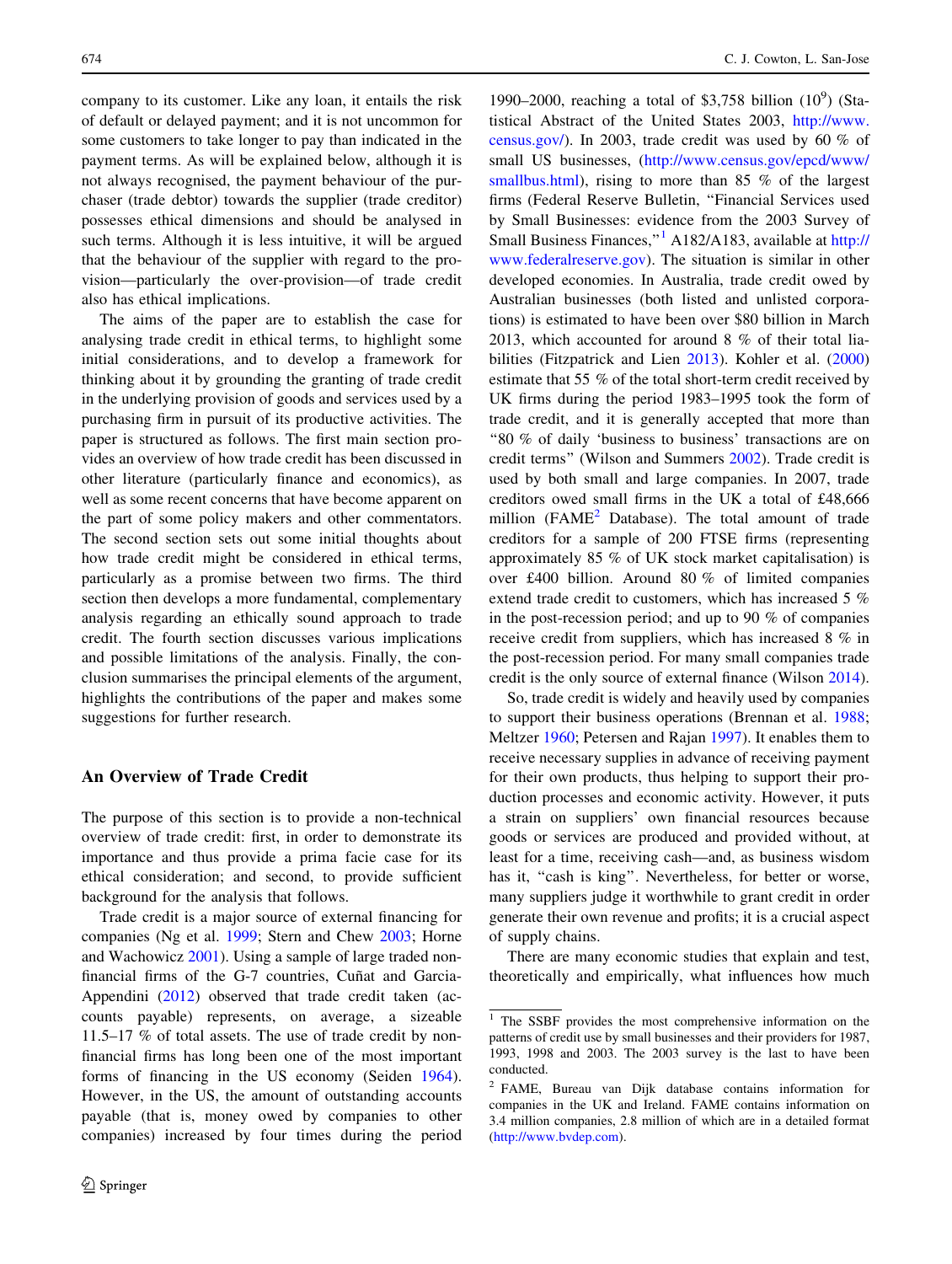trade credit is taken by companies. These studies focus on how it can help a company to increase sales (Brennan et al. [1988;](#page-12-0) Emery [1987;](#page-12-0) Meltzer [1960](#page-12-0); Petersen and Rajan [1997;](#page-12-0) Schwartz [1974\)](#page-12-0), enabling it to gear up production in advance of the receipt of monies owed, and hence sup-porting growth (Cuñat [2007;](#page-12-0) Petersen and Rajan [1997](#page-12-0)). Studies also examine the use of trade credit as a substitute for bank credit, particularly when the latter is difficult to come by (Gertler and Gilchrist [1994](#page-12-0); Jaffee [1969;](#page-12-0) Nilsen [2002;](#page-12-0) Schwartz [1974](#page-12-0)). As in previous downturns (Smith [1987;](#page-12-0) Walker [1991\)](#page-13-0), the current economic recession engendered by the banking crisis will be putting pressure on trade credit, tempting companies to take longer to pay their suppliers—to the detriment of these businesses (suppliers) that are not always included in the list of a firm's stakeholders, ''but deserve to be'' (Sorell and Hendry [1994](#page-13-0) p. 138). Part of the reason for this effect is that, in addition to the direct impact of recession upon their operating cash flow, firms are usually affected by difficulties in securing funds from credit institutions during times of economic crisis (see, for example, Demirgüç-Kunt et al. [2006](#page-12-0); Eichengreen and Rose [1998;](#page-12-0) Kaminsky and Reinhart [1999\)](#page-12-0), which encourages or tempts them to delay paying their trade debts. In one study, only 39 % of companies in the European countries studied paid promptly, and 3.3 % of companies delayed payment more than 90 days beyond the agreed due date (CRIBIS [2013](#page-12-0)).

The practice of delaying payment accords with conventional commercial wisdom and is reflected in some of the ways in which trade credit is described in finance and corporate financial management textbooks. Trade credit has been variously described as a ''spontaneous source'' of funds (Block and Hirt [1994](#page-12-0); Gitman [1988\)](#page-12-0), "an easy financing form'' (Stern and Chew [2003](#page-13-0); Horne and Wachowicz [2001](#page-13-0)), "informal" (Arnold [2005](#page-12-0); Gitman [1988;](#page-12-0) Weston and Copeland [1992\)](#page-13-0), ''accepted practice'' (Pike and Neale [1993\)](#page-12-0), and ''liberal extension of money'' (Horne and Wachowicz [2001\)](#page-13-0). It is generally assumed that the norm is for trade debtors to take a long time to pay, particularly in industries such as manufacturing (Atrill and McLaney [2002\)](#page-12-0). Some financial texts suggest that purchasing companies should aim to stretch the credit period offered by suppliers (McMenamin [1999](#page-12-0)). Gitman et al. [\(1976](#page-12-0), pp. 169–170) confirm that a basic cash management strategy normally applied is to pay accounts payable as late as possible without damaging the firm's credit rating and supplier relationship.

Such practices raise ethical issues. Delay (or, even worse, default, the possibility of which tends to increase with delay) in paying by customers, especially major ones, can have severe, if not fatal, financial consequences for suppliers, which in turn has repercussions for their own suppliers and other stakeholders, such as employees. Concern has been voiced by some commentators, particularly in relation to small firms (Barrow [2006;](#page-12-0) Dalton [2007](#page-12-0); Hodgetts and Kuratko [2001;](#page-12-0) Sihler [2004](#page-12-0)). This is probably a worldwide concern. For example, large businesses in China are more likely to delay payment to small businesses (CRIBIS [2013\)](#page-12-0).

Small businesses are particularly vulnerable to the problems caused by late payment especially with large corporate customers who can use their market position to dictate their own payment terms. Many large firms use their small-firm suppliers as a bank taking, what is in effect, an interest-free overdraft (Ryan [2008](#page-12-0) p. 373).

The UK is one country in which such worries have led to several policy initiatives. For example, for a period from  $1997<sup>3</sup>$  it was mandatory for large firms in the UK to disclose in their Annual Reports (Directors' Report) the number of days taken to pay their suppliers. This was calculated by dividing the trade creditors (accounts payable) figure outstanding at the end of the financial year by the aggregate amount invoiced by suppliers during the year (not visible in the published accounts). This gave a more reliable estimate than the ratio traditionally calculated by financial analysts, where cost of sales or even total revenue are used as proxies for the amount invoiced by suppliers. The figures were used for the Payment League Table, which was developed as a ''helpful tool'' for suppliers, in a joint venture between the Institute of Credit Management (ICM), the Credit Management Research Centre (CMRC) and Credit Scorer Ltd.

Further regulations were introduced in the UK in 1998. The Late Payment of Commercial Debts (Interest) Act sought to encourage purchasers to pay on time by granting suppliers the right to claim interest on overdue accounts. Previously, businesses were only able to claim interest on late paid debts if it was included in the contract, or if they pursued the debt through the courts and the courts awarded interest. Similarly, in 2000, Directive 2000/35/EC of the European Parliament and of the Council on Combating Late Payment in Commercial Transactions was published in the Official Journal L 200. This Directive was aimed at dealing with the problem of late payment, with a focus on helping small and medium enterprises (SMEs). If the customer does not pay on the day fixed in the contract (or, if the date or period for payment is not fixed in the contract, within 30 days of receipt of the invoice or receipt of the goods or services), the debtor is obliged to pay ''penalty interest''.

Claiming and receiving such interest on the part of suppliers tends to be challenging in practice, but these

<sup>&</sup>lt;sup>3</sup> SI (Statutory Instrument) 1996/189.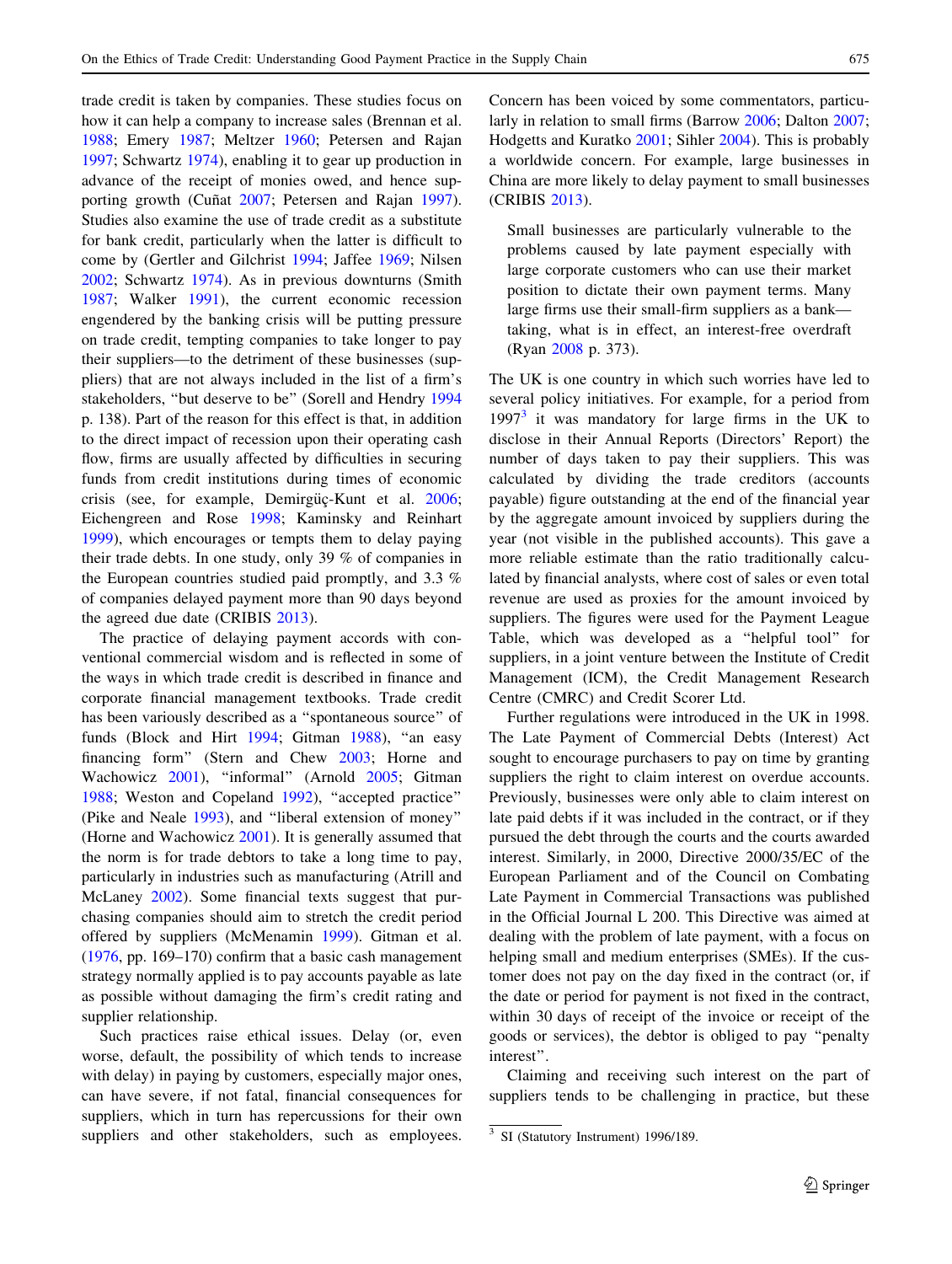legislative initiatives are symptomatic of a concern about trade credit payment practices. More recently, in the case of England, Wales and Northern Ireland, changes to legislation tabled at European level have resulted in The Late Payment of Commercial Debts Regulations 2013, introduced on 16 March 2013. If no payment terms are agreed, the default period is 30 days. However, payment terms must not exceed 60 days unless both parties agree and the extension is not grossly unfair. In the case of the public sector, payment must be made within 30 calendar days of receiving an invoice. Achieving such a target would be a challenge in some countries. For example, in June 2014 the European Commission opened a formal infringement procedure against Italy because of its failure to comply with the Late Payments Directive, which orders governments to reduce payment delays to no more than 60 days; and in Spain some regions were taking about 300 days to pay for pharmaceutical suppliers in 2011–12.

At an earlier point in time, large UK companies were also required to disclose their policies on the payment of trade creditors and to state whether they follow any code or standard on payment practice, and if so, provide the name of the code or standard and information about how to obtain copies of the code. This disclosure requirement is no longer required, but initiatives such as a code to deal with trade credit still exist. So far, there have been three codes widely available in the UK. The first, launched in November 1991, was ''The Prompt Payers' Code'', developed by the Confederation of British Industry (CBI). During its period of operation between 1991 and 1997, the Code was signed voluntarily by 1000 firms, most of them limited companies. In 1997, the CBI Code was superseded by the ''The Better Payment Practice Code'', developed by the government's Department of Trade and Industry (DTI). Again, this code was voluntary, and more than 1000 firms signed it between 1997 and 2008. More recently, in December 2008, the third UK payment code appeared, supported by the Institute of Credit Management (ICM) on behalf of the government's Department for Business, Enterprise and Regulatory Reform (BERR)—the now defunct successor to the DTI. This ''Prompt Payment Code'' is another voluntary payment code, focused in a direct way, not only on information and paying bills, but also on helping to increase the speed of payments to smaller companies. Also in 2008, the Payontime initiative [\(www.payontime.co.uk](http://www.payontime.co.uk)) was launched to build on the work of the Better Payment Practice Campaign, which had been established by the UK government in 1997 in partnership with leading business organisations. More recently the Prompt Payment Code has been strengthened and promoted strongly by the CBI, though a survey by the Federation of Small Businesses in 2015 suggested that small businesses do not place much confidence in it, with traditional excuses

for late payment (e.g. invoice lost or did not arrive) still prevalent (see Governance and Compliance May 2015, p. 6).

The various initiatives briefly described above are designed to encourage ''better'' trade credit behaviour by companies in dealing with their suppliers. The purpose of reviewing them here is not to provide a comprehensive account of their content and effectiveness, but rather to establish that there are clear signs (regulations, codes, league tables) of ''worries'' about trade credit that have ethical overtones and would benefit from ethical analysis. In particular, there is evidence of a desire to protect SMEs from poor payment practice by more powerful, larger companies.

In conclusion, this section has sought to accomplish three things: first, to show that trade credit is an important commercial practice; second, to show that conventional wisdom regarding the taking of trade credit—as reflected in financial management texts, for example—is, at best, amoral, and perhaps immoral; and third, to note that there have been clear signs of significant concern on the part of policy makers and other commentators. It may also be suggested that, if suppliers matter as a stakeholder group either in themselves or as the embodiment of a network of indirect stakeholders—then trade credit matters, since it affects their ability to survive and flourish. These factors imply that trade credit is a practice worthy of serious ethical analysis. The next section begins to develop such an analysis.

#### The Ethics of Trade Credit: Initial Considerations

It might be contended that the granting of trade credit and the payment of trade debts is simply a matter between the two contracting parties; it is open to the supplier and purchaser to agree mutually acceptable terms of trade and equally open to them to seek legal redress in civil, rather than criminal, law if the other party does not perform according to the contract. $4$  However, it will be argued below that there are two respects in which ethical, and not only legal, considerations should be brought to bear: first, because of the nature of the relationship between the two parties; and second, because of the possible impact of their relationship on third parties. Moreover, the authors are not aware of any justification, in the business ethics literature, for a general presumption that business-to-business (B2B)

<sup>4</sup> By way of contrast, consumer credit which, in its various forms, involves a private individual acquiring, or obtaining the use of with a commitment or option to acquire, a consumer good is subject to significant regulation. It is an area fraught with risks for the unwary private individual, and governments in many nations have constructed regulatory mechanisms to protect them.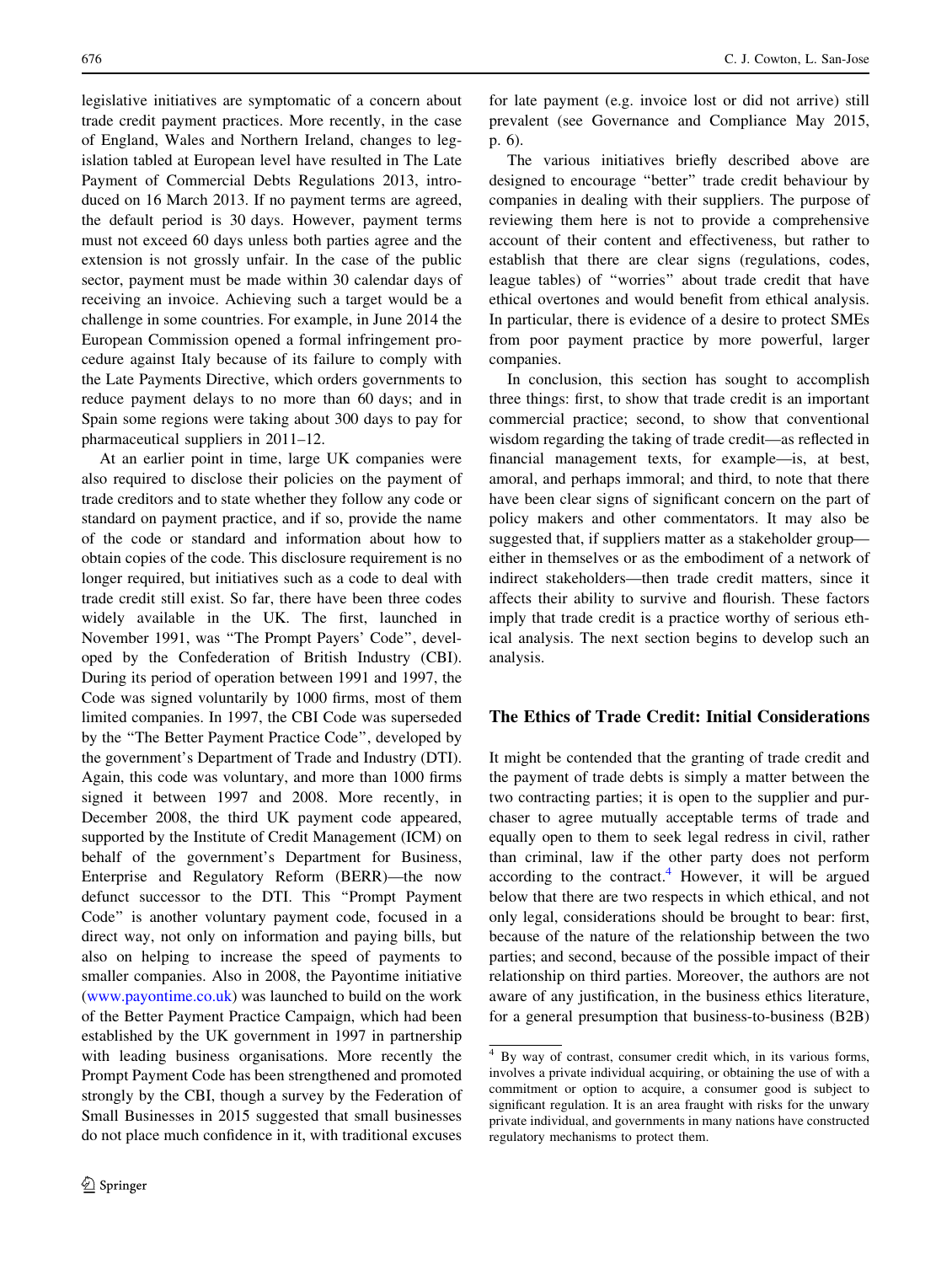relationships should not, or cannot, be subject to ethical analysis. Indeed, the practical concerns and public policy initiatives described in the previous section are inconsistent with such a presumption.

The policy initiatives that imply a concern over one company taking too long to pay another company for goods or services supplied hint at a useful distinction. First, a company might take longer than contracted to pay its supplier. Of course, this entails a legal breach of contract. However, in most cases it is not worthwhile going to law because of the expense of doing so and, where further custom is hoped for (the norm in B2B relationships), because of the risk of damaging future commercial activities between the two companies. Such considerations have undermined initiatives to permit suppliers to charge interest on overdue accounts. Nevertheless, whether or not legal redress is considered appropriate, late payment does seem to imply, at least, a moral philosophical opening. As Maclagan [\(2012](#page-12-0)) notes, in his exposition of prima facie duties, W.D. Ross explains that they usually involve others who stand in some sort of relation to us, such as 'promisee to promiser' or 'creditor to debtor' (see Dancy [1991](#page-12-0)). Indeed, the position of being a debtor can be seen as a particular form of promise, an undertaking to pay a sum of money (to a creditor). As Bronaugh [\(1997](#page-12-0) p. 521) comments, 'Someone who eschews promising could not make business contracts or deal in credit'.

Prompt payment can thus be viewed as a case of keeping a promise, the fulfilment of a ''positive duty'' from a deontological perspective (Davis [1991](#page-12-0) p. 216). In a culture where late payment is the norm, it might even be viewed as meritorious behaviour—though that would seem to devalue the moral status of the original ''speech act'' (Austin [1962\)](#page-12-0) that is the promise. On the other hand, late payment can be viewed as a case of breaking a promise or agreement, which from the angle of most moral theories is considered wrong (Sorell and Hendry [1994\)](#page-13-0). The degree of moral censure associated with such behaviour might depend on the context. Indeed, in certain circumstances, perhaps where there is some unforeseeable change of severe or catastrophic proportion, late payment might even be justified or at least defensible. Such a situation might include a sudden downturn in the economy, collapse of demand for a particular product or the trade debtor, if it supplies businesses in turn, having difficulty collecting payments due from a major trade customer. Sorell and Hendry ([1994\)](#page-13-0) make the point, though, that this should also tend to entail the creditor firm acknowledging its ability and willingness to withstand the delay, rather than such delay being merely presumed by the trade debtor and not communicated. For example, the trade creditor might, if not out of loyalty, make a conscious business decision that it is better to wait longer for payment in order to help its customer and so protect future trade with it. Such a decision might entail actions on the part of the trade debtor, such as the provision of appropriate information on its financial position and prospects. The trade debtor should also not take longer to pay than is necessary; it would be unfair to take advantage of the generosity, or calculated benevolence, of the trade creditor. In other words, the debtor should or can, if appropriate, be positively released from its obligation.<sup>5</sup> Such considerations resonate with debates on promisekeeping more generally (Bronaugh [1997](#page-12-0)). Nevertheless, the analysis developed in the next section serves to define a maximum period beyond which the firm should not agree to grant credit.

Second, however, there is a further dimension to promise-keeping to be considered. Not all promises are good promises. What is wrong—such as a contract killer undertaking to carry out a murder—cannot be turned into a moral obligation by the making of a promise (Bronaugh [1997](#page-12-0)). While the promise to pay a debt would not seem to fall foul of this problem, it might still have morally undesirable characteristics. For example, a third party (e.g. an existing creditor) might be adversely affected by a reckless agreement between the two parties.<sup>6</sup> However, the most pertinent issue is that, where there is an asymmetry of power involved in the setting up of the promise or bargain, the terms might not be good for the less powerful, more vulnerable promisee. There might be a presumption that such circumstances are unlikely in B2B relationships; after all, the supplier has agreed to the deal, so would be presumed to be better off with it than without it. However, that is not to say that the deal is equally beneficial or fair to the two parties involved.

It will be recalled that the policy initiatives referred to in the previous section were first enacted in the context of small companies' relationships with larger—and hence presumed to be more powerful—companies. It is interesting to note that Hawksworth [\(1991](#page-12-0) p. 219) refers to the Social Responsibility Committee of The Boots Company producing a booklet in which it stated that it was the policy of the Company to ensure that ''There is no abuse of economic power in dealing with a smaller concern'' which implicitly recognises the potential for such abuse to take place. In addition to delaying payment beyond the agreed date, this might be through demanding unreasonable terms of trade, such as an unusually long period of credit and thus taking what is, in effect, an interest-free overdraft (Ryan [2008\)](#page-12-0). In recent times, some powerful UK retailers have attracted significant criticism for unilaterally forcing

<sup>5</sup> See Sorell and Hendy [\(1994](#page-13-0), pp. 141–143) for more complex considerations.

<sup>6</sup> The protection of creditors is an important area of company law (see Cowton [2012](#page-12-0)).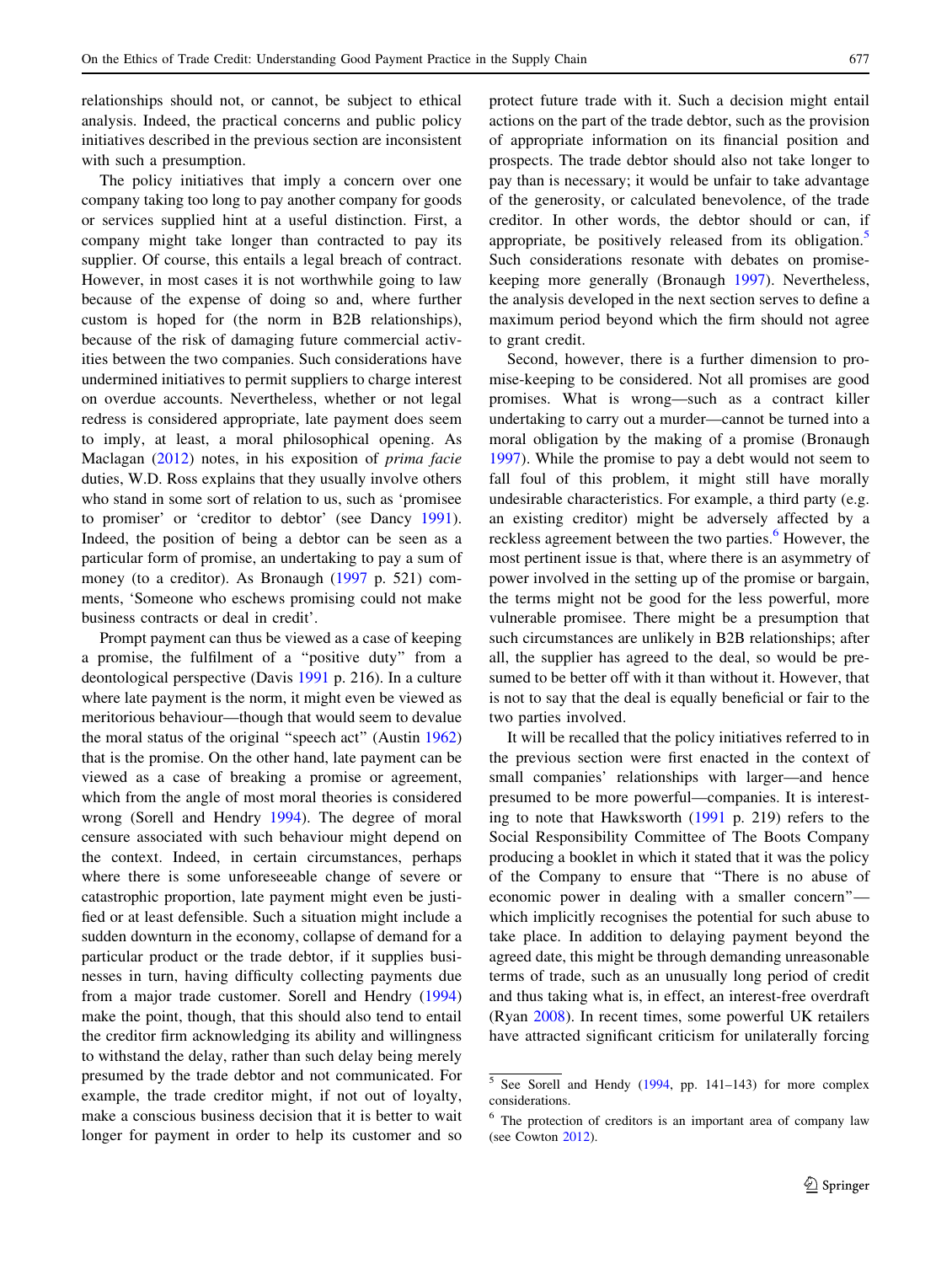suppliers to accept worse terms of trade, including longer payment periods. Thus promptness is not the whole story; a company might pay promptly but ''too slowly''. This possibility is implied by The Late Payment of Commercial Debts Regulations 2013 in the UK, cited earlier, which state that payment terms must not exceed 60 days unless both parties agree and the extension is not grossly unfair from which it may be inferred that there is the real practical possibility of a ''grossly unfair'' agreement over payment terms. Thus, beyond the issue of promise-keeping, there arises the question of whether the agreement is fair to both parties, with a particular initial concern—given what has gone before—for the supplier.

One way of opening up this issue philosophically would be to build on the tradition of a just or fair price (or some other perspective on justice or fairness), where the number of days' trade credit becomes part of the consideration of what it means for a purchaser to act fairly or justly towards a supplier. Price is, after all, just one of the terms of trade, albeit a very important one.

Justice can, in general terms, be viewed as being concerned with whether each gets what he or she is due (Hooker [1995](#page-12-0)). In one sense, highly relevant to this discussion, it is concerned with who gets the benefits and the burdens (Sankowski [2005\)](#page-12-0). While the application of justice, in its full sense, or manifold senses (Sankowski [2005](#page-12-0)), to a corporation might be problematic, ''commutative'' justice—which concerns the fairness of wages, prices and exchanges—seems to be appropriate (Solomon [1993\)](#page-12-0). In particular, when both parties are corporations, they are on a level justice playing field.<sup>7</sup>

One practical way of judging fairness is to see how a party treats the various other parties it deals with. One approach would be to compare the debtor company's behaviour towards one supplier with its behaviour towards other suppliers; this might expose, for example, that it pays small suppliers more slowly than large suppliers. Such information might be accessed via credit rating agencies (CRIBIS [2013\)](#page-12-0). If such information isn't available, an alternative approach would be to compare a company's payment behaviour with that of other firms—the kind of comparison that payment league tables purport to perform. However, while both forms of comparison might be of some help in forming a judgment on a particular firm's behaviour, they are necessarily relative. This entails two problems. First, it provides no objective benchmark for what the payment behaviour should be. Perhaps a relatively quick payer is just ''the best of a bad bunch''. Second, the

 $\frac{7}{1}$  In contrast, if it is contended that corporations' ontological status means that they do not have rights (''substantive justice'': Hooker [1995\)](#page-12-0), the assessment of fairness or justice as between an individual and a corporation is a more complex matter.

analysis developed below demonstrates that a simple comparison of payment days has significant shortcomings unless it is related back to the underlying supply chain processes—on which a more satisfactory account of appropriate payment periods can be built. Therefore, although this section has already yielded some valuable insights into the ethics of trade credit, the next section takes a step back to ask more fundamental questions about trade credit and to develop an argument that specifies what the maximum period of trade credit should be allowed to be. Any bargain outside this period would, we argue, be a bad one.

### The Ethics of Trade Credit: A Fundamental **Perspective**

As stated at the beginning of this paper, trade credit involves one company supplying goods or services to another without receiving any money in return at the time of delivery. This looks like a loan; the supplier has done work but the money it is owed at that date will—hopefully—arrive later, while the business customer is enjoying the benefit of goods and services without, at this point, having paid for them. Financially, the purchaser is in the same situation as if it had borrowed money from the bank and bought the goods or services using the funds obtained; it just owes the money to the supplier rather than the bank. Indeed, the interchangeability of trade credit and bank finance, as covered in texts on financial management, was referred to earlier in this paper. However, there is an important difference. In contrast to other forms of finance, trade credit is provided by companies within the supply chain that are trading with each other. Unlike equity finance provided by shareholders or loans provided by banks, for example, the granting of trade credit does not add to the sum of finance within the supply chain; it is a zero sum game, with the granting of trade credit (a noncash current asset) being exactly matched by a current liability. Nevertheless, this collaborative arrangement means that companies can undertake production before a consequent retail sale is made, thus facilitating trade and industry (Brennan et al. [1988](#page-12-0); Meltzer [1960;](#page-12-0) Petersen and Rajan 1997)—ultimately to the benefit of the supplier too, assuming the debt is paid.

Thus suppliers can be seen as taking part in a joint enterprise with their business customers. Suppose the purchasing company/debtor is a supermarket that sells to the final consumer on a cash basis. The supplier provides goods to the retailer, whose role is to get the supplier's product to market. Once the final consumer pays, then a sum of money becomes available to pay the supplier, with the balance remaining with the retailer to pay its other costs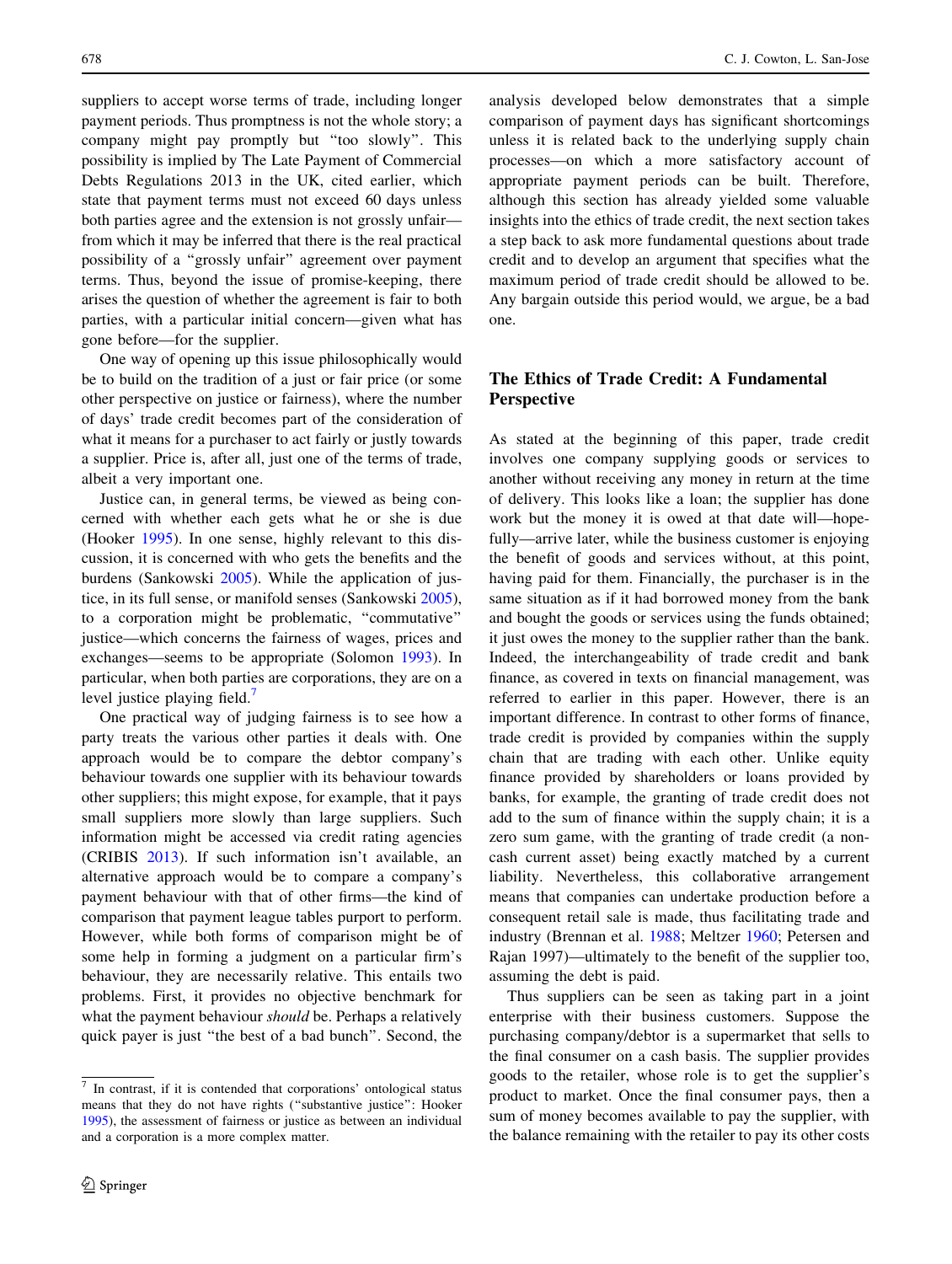and generate a margin. Not only can this be seen as a joint enterprise, but imagine if the supplier were vertically integrated to the final consumer market—it would still have to wait until the final consumer paid before it had the money earned by its efforts.

This scenario demonstrates that it is reasonable for the business customer to take trade credit while both it and its supplier wait for a sale to be made, and cash received, in the final product market (here, the supermarket). However, once the cash is received, the supplier should be paid immediately; there is no longer any justification for taking the trade credit, and to hold the money back is to forcibly borrow the money due to the supplier, with implications for financial positions within the supply chain. This analysis thus argues that the trade credit period can justifiably be as long as, but no longer than, the period taken to receive the money from the final consumer. At that point, the rewards of the joint enterprise should be shared between the collaborators in accordance with the terms of an appropriate agreement between them. If the supplier is not paid by that point, the position moves from one of real or ''operating'' trade credit to one of "financial" trade credit.<sup>8</sup> Moreover, rather than there being a collaborative endeavour under way, the continued taking of trade credit can be viewed as exploitative; the business customer is hanging on to the supplier's money simply because it can. If a trade debtor wishes to have more cash in its possession, it should go to a bank or similar source of funding. There are several reasons for this: banks have, or should have, greater expertise in granting credit than suppliers and are better diversified; providing finance is their raison d'être as a business, and they are regulated accordingly; and, assuming the purchasing company is not being merely opportunistic, more working capital would be provided to the supply chain where it is apparently needed (cf. the zero sum game between supplier and purchaser).

We would also suggest that the position we have described sets the limit for a just or fair bargain regarding trade credit. Solomon [\(1993](#page-12-0)) comments that traditional ethics is concerned with the nature of promises and other obligations etc., and he notes that this fits well micro-ethics in business—which he characterises as the rules for fair exchange between two parties.

What is peculiar to business micro-ethics is the idea of a fair exchange and, along with it, the notion of a fair wage, fair treatment, what counts as a ''bargain'' and what instead is a ''steal''. Aristotle's notion of

'commutative' justice is particularly at home here (Solomon [1993](#page-12-0)).

We would suggest that for a company to delay payment to its supplier after it has received payment for the products in which the supplier's goods have been incorporated is unfair. To withhold money beyond this date is indeed—to use Solomon's term—a ''steal'', albeit a temporary one.

In a departure from other concerns about business customers taking too long to pay, though, this analysis also implies an ethical responsibility for the supplier. The point is this: if a supplier chooses or agrees (rather than is forced) to grant credit beyond the period when the final customer pays, then the supplier is going beyond the parameters of the joint productive enterprise. For any ''excess'' period of "financial" trade credit the supplier is, in effect, acting as a bank rather than a commercial partner. As explained earlier, suppliers are often viewed as a direct alternative to banks. Yet, as the recent financial crisis has reminded us, banks are special institutions, with peculiar risk characteristics when compared with mainstream businesses. Going back to at least the nineteenth century, this has led to banks being subject to special forms of control. Insofar as supplying firms act as banks (Ryan [2008](#page-12-0)), though, they are not subject to such controls. We suggest that acting as a banker without the appropriate powers or oversight is wrong. For this reason, it is also unacceptable even for a buying firm to compensate a supplier for expected (too) slow payment by paying a higher price—if the payment period extends beyond our critical period. While the additional revenue might be welcome to a supplier, and it might be considered fair as between the two parties, on our account it is an inappropriate action, amounting, in part, to the payment of interest for financial capital.

The inappropriateness of suppliers acting as providers of financial capital is reinforced if stakeholders are considered. Given that a supplier's stakeholders (such as employees, its own suppliers and local community) can be adversely affected if it has a major customer default or delay significantly on payments, then it can be argued, generally, that suppliers are under an obligation not to grant trade credit inappropriately. That would include not granting credit recklessly (e.g. to a customer that is unlikely to pay), but it would also include, per the analysis here, not willingly granting credit beyond the period justified by the joint enterprise implied in getting its products to final market. In addition to the argument made earlier regarding asymmetry of power, this is the second respect in which a bargain might not be a good one, even though made willingly between two parties, since it can lead to an increased risk of undesirable consequences for third parties by involving the supplier in an inappropriate activity, namely acting like a bank. If a supplier has reasons to

<sup>8</sup> This distinction, of our own devising, mirrors the conventional distinction in finance between operating leases and finance leases. It also resonates with, but finesses, Ryan's ([2008\)](#page-12-0) reference to taking trade credit being like having a free overdraft.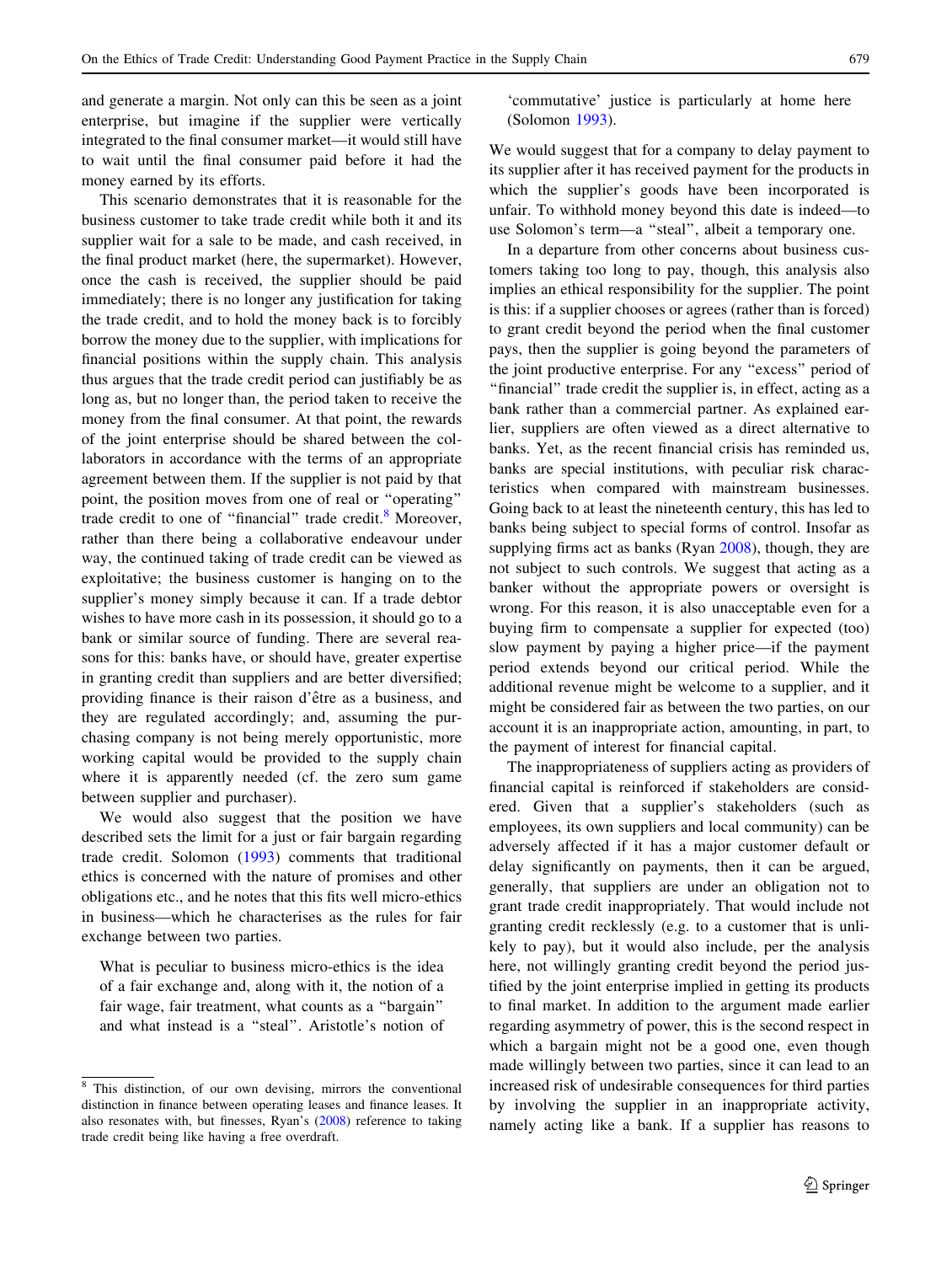grant, or is forced to grant, credit for a period longer than our analysis would support, we suggest that it should seriously consider factoring its invoices (i.e. selling its debts to a finance company).

This analysis thus places an ethical duty on the buying company not to take trade credit beyond a certain period of time but it also suggests that suppliers should endeavour to avoid being complicit in such actions. None of this implies that a company is under an obligation not to pay more quickly than the deadline our analysis implies; we provide an outer limit or constraint. Nor does our analysis rule out some argument that firms *should*, in some circumstances, for some reasons (such as established business custom), pay more quickly than the outer limit that we have established conceptually. However, while the analysis resonates with policy concern about taking too long a period of credit, it both identifies a responsibility for suppliers and ties the understanding of an (in)appropriate trade credit period to the underlying business process rather than referring only to some pan-economy standard such as 60 days.

Thus we have argued that the granting and taking of trade credit is, up to a certain point, an acceptable, or indeed good, $9$  practice, but that after that point it is ethically dubious. Rather than attempting to justify some arbitrary number of days' credit, the argument has sought to ground an understanding of the maximum appropriate credit period in the underlying economic processes which justifiably give rise to it. In the following section, we identify and comment on some possible objections to our analysis, including some practical issues, and then go on to suggest what the contributions of the paper are.

#### Discussion

In the previous sections we have sought to establish the importance of trade credit as an issue warranting the attention of business ethicists. We grounded the justification of the practice in an understanding of the joint productive exercise that exists between buyer and seller and, indeed, within the supply chain. Recognising that the granting of trade credit often entails various problems and tensions, especially where the buyer possesses considerable power within the relationship, our initial exploration of the issues focused on the notion of delayed payment as a kind of broken promise, when and how a promise might be broken or amended, and the importance of an agreement being fair in the first place. The various public policy initiatives to which we referred earlier in the paper provide economy-wide stipulations or recommendations of what a generally 'fair' maximum payment period might look like—60 days, for example.

However, returning to an understanding of the purpose of trade credit grounded in the joint productive exercise between creditor and debtor, there are circumstances in which an arbitrarily set payment period is too long, entailing suppliers acting as quasi-banks in supplying not only goods and services but also ''financial'' rather than merely "operating" credit. Such a situation is most likely to occur towards the top, or consumer-facing end, of the supply chain. This element of our analysis has particular pertinence to suppliers' relationship with B2C (business to consumer) firms such as supermarkets, which have notably high stock (inventory) turnover and tend to generate cash within a week or two of receiving supplies, particularly in food retailing. Yet not only do supermarkets tend to take longer than this to pay, but there have been recent high profile examples of supermarkets changing their policies to move payment dates further back—even though they have not been at imminent risk of bankruptcy and against a background of a continuing drive to increase stock turnover rates.

Figure [1](#page-9-0) portrays the two elements of the maximum payment period.

Figure [1](#page-9-0) shows the relationship between days taken from point of supply until cash is received into the supply chain and the maximum period of trade credit to be allowed. In many cases—particularly towards the bottom end of a supply chain—we would support a standard period that is considered reasonable and fair, as has been advocated in various recent policy initiatives. This would form the basis of terms of trade between companies, unless there were good reasons to vary these (see earlier comments about fair bargains and promise-keeping). However, trade credit should be constrained to the provision of ''operating'' credit, which dominates the standard terms where the period between supply and cash entering the supply chain is shorter than the standard terms—hence the upward sloping segment of the constraint line towards the left-hand end of the x-axis.

As an attempt to open up the topic of trade credit to ethical scrutiny, this paper has inevitably had to make some simplifications and explore some issues to only a limited extent. Thus, in spite of grounding the analysis in an understanding of the trade credit phenomenon, it might be objected that the approach is not ''realistic''. This worry about a lack of ''realism'' might take two forms: first, that the analysis is unduly idealistic (see below); and second, that certain practical details have not been addressed. On the second point, given that this paper is a first to attempt to treat the ethics of trade credit in a systematic manner, this is not necessarily a major flaw. Our objective has been to

<sup>&</sup>lt;sup>9</sup> Other things being equal, the encouragement of economic activity is taken to be a good thing.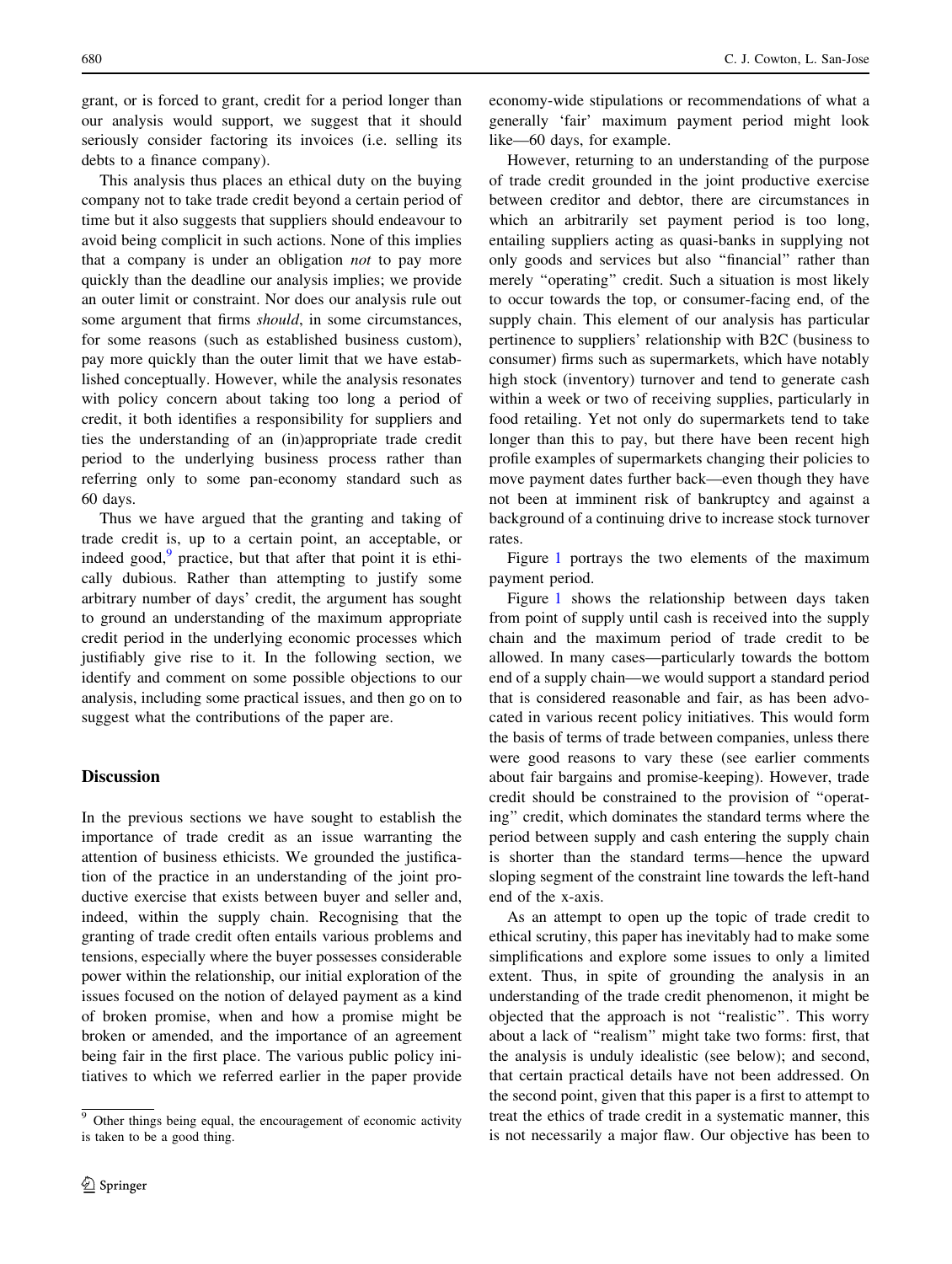<span id="page-9-0"></span>



Days from supply to receipt of cash into supply chain

make progress but also to lay the groundwork for future discussion. Nevertheless, we will mention some practical issues and sketch some outline responses. We will then return to the issue of ''idealism''.

First, a supply chain can have many links. However, the principle argued for above remains the same. Once money enters the supply chain, it should pass quickly back along it, assuming payment has not already been made and received according to ''standard'' terms. If we are operating in the sloping segment of Fig. 1, once money has entered the supply chain, it should pass back promptly to unpaid suppliers, without hindrance. In the era of electronic funds transfer (EFT), this is easier to accomplish than ever before.

Second, where supply is taking place relatively close to the top of the supply chain, the analysis seems to imply that prior to setting the terms of trade regarding settlement of an invoice, the parties to the deal should forecast when cash will be received at the end of the chain. This is usually uncertain—though the degree of uncertainty will vary with the particular supply chain and the point within it at which the forecast is being made. Perhaps, though, following our analysis, there should, in principle, be no need to set a period of credit since, as explained, cash would simply be received and a share passed on promptly, back through the supply chain. It would thus appear that we are suggesting that money received is ''earmarked'' and must be paid the minute it is received. That might be possible in some special situations, but, being more pragmatic, a suitable alternative would be to set the credit period with some regard to the underlying business process. Thus only a short period of credit should be granted or taken when the transaction is temporally close to the ultimate receipt of cash. For example, taking the case of large supermarket groups, they would not be expected to use their buying power to gain extended credit or even ''standard'' credit terms, but they would be expected to be among the fastest of payers because they sell for cash (or near-cash) and have very high stock turnover (days rather than weeks). Again, though, being practical, instead of the ideal of passing on money as soon as it is received, or forecast to be received, for particular goods, a retailer could undertake to pay based on its average stock turnover period. Alternatively, closer to the ideal, different products or product categories sell more quickly than others (cf. fresh vegetables and canned vegetables, for example), so a supermarket could base its payment policies on the average stock turnover for particular classes of goods.

Third, the discussion about the sloping segment of Fig. 1 has tended to assume the provision of goods for onward sale. Similar principles would apply to raw materials or components that would be manufactured or assembled into a new product, though they might be more likely to be covered by the horizontal segment of the line. There are also purchases that are used for many different purposes (e.g. industrial fastenings in car manufacturing) or do not enter the production or distribution process but rather support them (e.g. stationery supplies). Similarly, many services have a somewhat ambivalent relationship to identifiable activities and outputs further forward along the supply chain. However, it should still, in principle, be possible to analyse the way in which a firm uses bought-in services and other goods to support its activities, whether the purchasing firm is a manufacturer, retailer or—itself—a service provider. From an understanding of the firm's use of services in its own business, it should be possible to derive suitable measures or proxies to indicate where in Fig. 1 it is operating with a particular supplier and, in the sloping segment, whether it is using trade credit to facilitate its own sales (legitimate per this analysis) or as a more general source of finance (illegitimate).

Having addressed some of the practicalities, a more general possible objection to the analysis is that it is unduly "idealistic", and hence not sufficiently "realistic" in what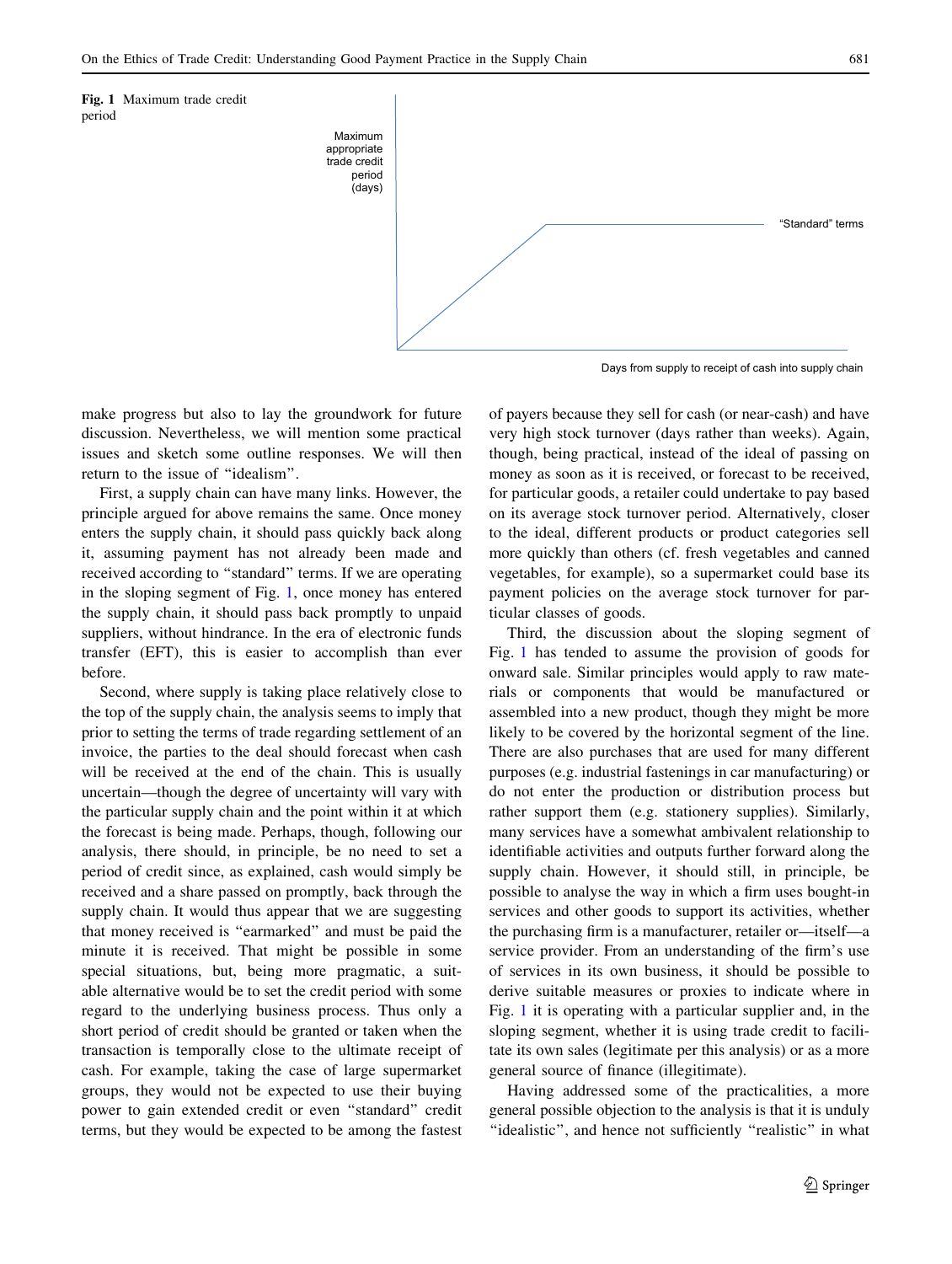it expects companies to do. Companies will continue to purchase supplies in accordance with conventional commercial wisdom and financial advice, taking as much credit as possible, up to the point where they begin to risk adverse consequences for themselves. They will not adopt the practice advocated here, or even change in the direction implied by it (as illustrated in Fig. [1\)](#page-9-0).

This is a familiar charge against normative business ethics, or indeed against any ethical analysis that finds practice wanting in some respect—though it is difficult to imagine the value of a business ethics that was never in tension with business practice (Campbell and Cowton [2015\)](#page-12-0). In the context of business ethics, this often entails explicit or implicit assumptions about the way competitive markets function. In the case of trade credit, the argument that the ''realities'' of competition leave no room for manoeuvre, or better behaviour, might go something like this: if a business customer does not take as much free credit or a supplying company does not allow as long a credit period (either in its explicit terms of business or through enforcement of payment terms that other firms do not attempt to do), as their respective competitors, they will lose out economically and be forced to come into line—or risk bankruptcy or managerial discipline by shareholders. It should be acknowledged that it is particularly difficult for a purchasing company to be exemplary in its payment practices if its own customers are not treating it well; Higginson ([1993\)](#page-12-0) recounts the story of ''Barry'' who is being squeezed in the middle when he wants to pay his suppliers promptly. There are several responses to this.

First, not all business is always as depicted above. Not all supply chains are tactically antagonistic in all respects, including payment terms; some are more co-operative for strategic instrumental reasons. The notion of ''centralised supply chains'' (Jonsson et al. [2013\)](#page-12-0), in which first-order optimisation is sought, provides a good example of a context in which our overall analysis should be acceptable to participants. Good payment practices should be part of the terms of trade of partners in such a supply chain, or indeed in any supply chain where a more collaborative approach is being sought (Department for Business, Innovation and Skills [2014](#page-12-0)).

Second, while business and competition can be tough, some managers, at least, have some room for agency; their behaviour is influenced by market forces (they have to be taken into account), but it is not wholly determined by them. As Lucas ([1998](#page-12-0) p. 59) comments: "Economic determinism is false. The iron laws of supply and demand are not made of iron, and indicate tendencies only.'' How much room for manoeuvre is available is a contingent, empirical question. However, it is not a given that at least some companies, some of the time, to some extent, cannot follow our suggestions—not least, in the case of suppliers, by debt factoring or invoice discounting (i.e. selling to a third party, at a discount) some of their invoices, rather than continuing to extend ''financial'' credit themselves, if that is where the problem lies.

Third, even if companies are propelled by market forces (such as the power of a major customer) into providing unreasonable terms or even financial trade credit, but cannot engage in factoring for some reason, our analysis identifies the shortcomings of such practice and invites regulatory or other system-level reform to address the issue.

Finally, not all organisations that incur trade debts are profit-seeking businesses: just as The Late Payment of Commercial Debts Regulations 2013 imply a higher standard for public sector organisations, so those—and similar—organisations might have greater potential for following the guidance implied by our analysis. It is important to remember that not all organisations are subject to the disciplines of the market. However, as noted earlier, this would involve some governmental or public sector organisations, especially in some countries, drastically changing their payment practices, which is less likely to happen during a period of austerity in public budgets.

Furthermore, again *contra* the charge of "idealism", there are implications of our analysis beyond the behaviour of the creditor and debtor companies themselves. One is that companies' payment practice should not be judged solely according to the number of days' credit they take on average. The analysis of this paper demonstrates that a commonsense focus on days' credit, which is how published ''league tables'' of payment practice are constructed, is misleading. It is almost certainly more meritorious for a manufacturer to pay in 30 days than for a supermarket to pay in 25 days, for example. Compilers of such tables might complain that they are the best that can be produced, given the data available, but if the best ranking that can be produced is misleading, it might be better not to produce it at all. Moreover, following from the argument of this paper, various improvements might be considered. For example, separate tables might be compiled for different types of companies, with the grouping designed to reflect different underlying characteristics regarding the movement of goods through the supply chain towards final product markets and the receipt of cash therein. In particular, it would be desirable to separate out companies that are likely to be operating in the sloping segment of Fig. [1](#page-9-0). A similar point might be made about codes of practice or regulations such as those referred to earlier; at the very least, our analysis highlights the issue that, when they focus on the number of days' credit, they are simplifying in a way that does not do justice to different commercial contexts.

Finally, although this paper is normative, in the sense of setting out an ideal and providing recommendations, it does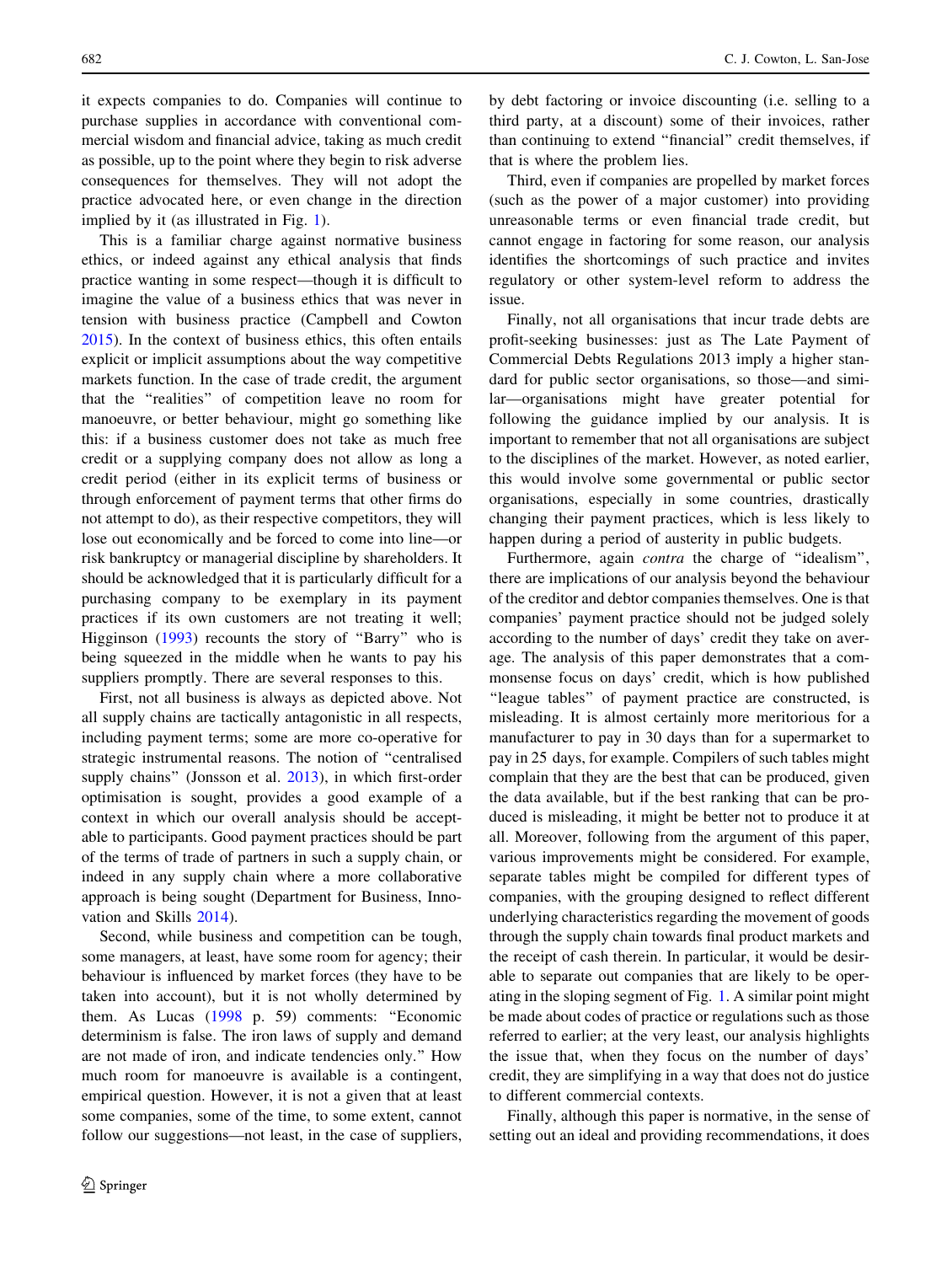not base its arguments primarily on the ''uneasy application of some very general ethical principles'', which tends to be problematic for business ethics (Solomon [1993,](#page-12-0) p. 354, emphasis added). Rather, it grounds the analysis in an account of what trade credit is (the Initial Considerations section) and what it is for (the Fundamental Perspective section). This is one sense in which it is a relatively "realistic'' analysis.

#### **Conclusion**

Trade credit is an important commercial practice, the significance of which has been highlighted again by the recent credit crisis. Yet, even though late payment is one of the most commonplace problems of business ethics in practice (Sorell and Hendry [1994\)](#page-13-0), trade credit has not featured as an element of the business ethics research agenda (Cowton [2008\)](#page-12-0). This paper is, we believe, the first in a business ethics journal to identify and explore the ethics of trade credit—a perspective that is notably absent from the finance literature. We have outlined some of the concerns that have been voiced in business and public policy circles regarding trade credit practices, particularly that payment is too slow—with a particular concern for large, more powerful companies' treatment of SMEs.

However, our analysis has highlighted two particular shortcomings of an exclusive focus on speed of payment when evaluating the behaviour of business customers in paying for their supplies. First, it is important to distinguish between speed of payment and promptness. Promptness is a good thing in the sense that it fulfils a promise, but justice is served only if the underlying bargain is fair. This might be related to a general consensus about what is fair in a particular economy or, perhaps, industry. However, in some situations, closer to the top of the supply chain, a judgement on fairness should be related back to the underlying productive processes involved, to ensure that the business customer does not take advantage of trade credit beyond the point at which it receives cash for the relevant sale. From this, it is clear that speed (slowness) of payment, as measured by number of days' credit taken, can be a misleading indicator of the commendableness of a firm's behaviour.

A further novel aspect of our analysis is to go beyond a focus on the buying firm to introduce into the picture the responsibilities of the firm supplying the goods or services on credit. These are not so much the conventional responsibilities of a bank not to lend irresponsibly (Cowton [2002,](#page-12-0) [2010\)](#page-12-0)—though reckless granting of trade credit is not to be recommended or even condoned, because of the damage such behaviour can do to the interests of shareholders and other stakeholders. Rather, we have argued that the responsibility of the supplying firm is to endeavour not to act as a bank at all—which is what effectively happens when a purchasing firm takes credit for longer than the maximum legitimate period in the slope segment of Fig. [1.](#page-9-0) To repeat our distinction, it is legitimate to provide ''operating'' trade credit but not ''financial'' trade credit.

Given that this paper is positioned as an initial sustained contribution to the ethics of trade credit, it has not been possible to consider all the relevant issues in depth, and the topic would repay further research. Further conceptual argument might challenge or extend our arguments, thus refining our discussion. For example, might a supplier ever be considered to have a positive duty to provide trade credit? When might it be acceptable for a trade debtor to delay payment, on what grounds and with what corresponding responsibilities? What are the ethical issues relating to debt factoring and invoice discounting? What further insights might the literatures on justice and fairness or on promise-keeping furnish? What information should companies be required to disclose about their payment practices? How might all this work through in different supply chain contexts? In addition to conceptual work, case studies of particular firms and supply chains would be helpful too. More systematic empirical research in this under-researched area is also needed. Possible projects might include determining whether some firms (e.g. generally more "responsible" ones) are more likely to pay on (good) time and investigating whether policy initiatives or tools (e.g. codes of payment practice) are effective in encouraging good payment behaviour.

Finally, although we have positioned this paper as a novel contribution to finance ethics, it has relevance to other aspects of business ethics too. In particular, trade credit should be factored into ethical analyses of, and debates about, supply chain ethics and responsibilities to suppliers and their stakeholders. It should also be considered as part of the terms of trade alongside the issue of fair or just prices where the transaction is between businesses rather than, according to the traditional focus, between businesses and consumers.

Acknowledgments We would like to thank Yvonne Downs and participants at the 18th International Symposium on Ethics, Business and Society (held at the IESE Business School, University of Navarra, Barcelona, Spain, 30th June 30–1st July 2014) for their helpful comments on earlier versions of this paper, together with the reviewers and the editor of this special issue.

Open Access This article is distributed under the terms of the Creative Commons Attribution 4.0 International License ([http://crea](http://creativecommons.org/licenses/by/4.0/) [tivecommons.org/licenses/by/4.0/\)](http://creativecommons.org/licenses/by/4.0/), which permits unrestricted use, distribution, and reproduction in any medium, provided you give appropriate credit to the original author(s) and the source, provide a link to the Creative Commons license, and indicate if changes were made.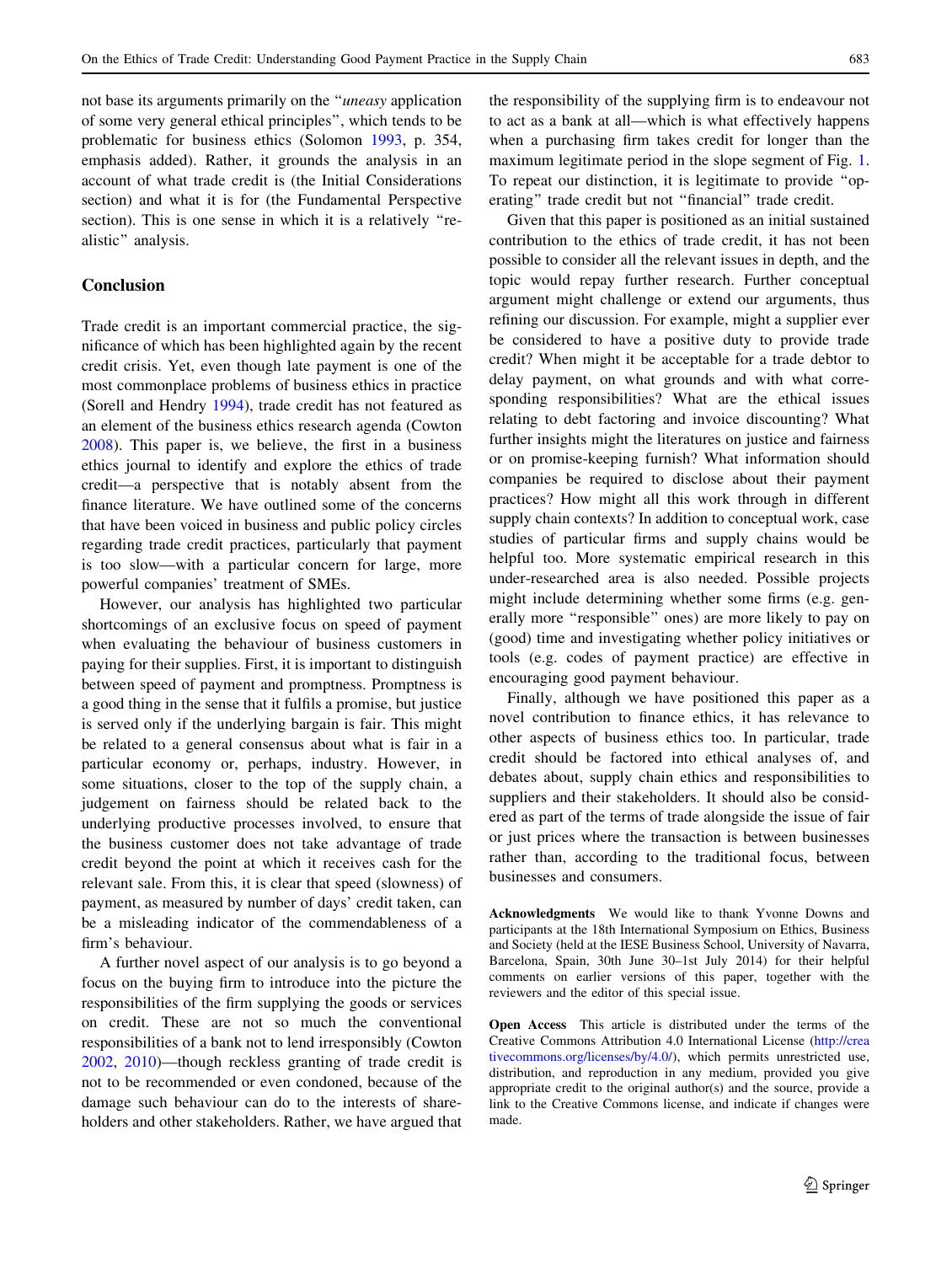#### <span id="page-12-0"></span>References

- Arnold, G. (2005). Corporate financial management (3rd ed.). London: Pearson Education.
- Atrill, P., & McLaney, E. (2002). Management accounting for nonspecialists (2nd ed.). London: Prentice Hall.
- Austin, J. L. (1962). How to do things with words. London: Oxford University Press.
- Barrow, C. (2006). Financial management for the small business (6th ed.). London: Kogan Page.
- Block, S. B., & Hirt, G. A. (1994). Foundations of financial management (7th ed.). New York: Irwin.
- Boatright, J. R. (2008). Ethics in finance (2nd ed.). Malden, MA: Blackwell.
- Brennan, M., Maksimovic, V., & Zechner, J. (1988). Vendor financing. Journal of Finance, 2(43), 1127–1141.
- Bronaugh, R. (1997). Promises, promising. In P. H. Werhane & R. E. Freeman (Eds.), The Blackwell encyclopedic dictionary of business ethics (pp. 520–521). Malden, MA: Blackwell.
- Campbell, D., & Cowton, C. J. (2015). Method issues in business ethics research: Finding credible answers to questions that matter. Business Ethics: A European Review, 24, S1, S3–S10.
- Cowton, C. J. (2002). Integrity, responsibility and affinity: Three aspects of ethics in banking. Business Ethics: A European Review, 11(4), 393–400.
- Cowton, C. J. (2008). On setting the agenda for business ethics research. In C. J. Cowton & M. Haase (Eds.), Trends in business and economic ethics (pp. 11–30). Dordrecht: Springer.
- Cowton, C. J. (2010). Banking. In J. Boatright (Ed.), Finance ethics: Critical issues in financial theory and practice (pp. 325–337). Hoboken, NJ: Wiley.
- Cowton, C. J. (2012). Putting creditors in their rightful place: corporate governance and business ethics in the light of limited liability. Journal of Business Ethics, 102(1/S1), 21–32.
- CRIBIS D&B. (2013). Payment study 2013. Accessed August 20, 2014 from [http://www.informadb.pt/biblioteca/ficheiros/27\\_pay](http://www.informadb.pt/biblioteca/ficheiros/27_payment_study_2013.pdf) [ment\\_study\\_2013.pdf](http://www.informadb.pt/biblioteca/ficheiros/27_payment_study_2013.pdf).
- Cuñat, V. (2007). Trade credit: Suppliers as debt collectors and insurance providers. Review of Financial Studies, 20(2), 491–527.
- Cuñat, V., & Garcia-Appendini, E. (2012). Trade credit and its role in entrepreneurial finance. In D. Cumming (Ed.), Oxford handbook of entrepreneurial finance (pp. 526–557). New York: Oxford University Press.
- Dalton, T. (2007). Business on a shoestring: Cash management. Huntingdon: A & C Black.
- Dancy, J. (1991). An ethic of prima facie duties. In P. Singer (Ed.), A companion to ethics (pp. 219–229). Oxford: Blackwell.
- Davis, N. A. (1991). Contemporary deontology. In P. Singer (Ed.), A companion to ethics (pp. 205–218). Oxford: Blackwell.
- Demirgüç-Kunt, A., Detragiache, E., & Gupta, P. (2006). Inside the crisis: An empirical analysis of banking systems in distress. Journal of International Money and Finance, 25(5), 702–718.
- Department for Business, Innovation & Skills (BIS). (2014). Strengthening UK supply chains: Good practice from industry and government. London: BIS.
- Eichengreen, B., & Rose, A. K. (1998). Staying afloat when the wind shifts: External factors and emerging market banking crises. Working Paper No. 6370, NBER.
- Emery, G. (1987). An optimal financial response to variable demand. Journal of Finance and Quantitative Analysis, 22(2), 209–225.
- Fitzpatrick, A., & Lien, B. (2013). The use of trade credit by businesses. Reserve Bank of Australia, 2013, pp. 39–46.
- Gertler, M., & Gilchrist, S. (1994). Monetary policy, business cycles, and the behavior of small manufacturing firms. Quarterly Journal of Economics, 109(2), 309–340.
- Gitman, J., Forrester, D. K., & Forrester, J. R. (1976). Principles of managerial finance. New York: Harper and Row.
- Gitman, L. J. (1988). Principles of managerial finance (5th ed.). New York: Harper and Row.
- Hawksworth, A. H. (1991). Big company–small company relations: The policy and practice of The Boots Company PLC. In B. Harvey, H. van Luijk, & G. Corbetta (Eds.), Market morality and company size (pp. 217–220). Dordrecht: Kluwer.
- Hendry, J. (2013). Ethics and finance: An introduction. Cambridge: Cambridge University Press.
- Higginson, R. (1993). Called to account. Glasgow: HarperCollins.
- Hodgetts, R. M., & Kuratko, D. F. (2001). Effective small business management (7th ed.). New York: Harcourt.
- Hooker, B. W. (1995). Justice. In R. Audi (Ed.), The Cambridge dictionary of philosophy (p. 395). Cambridge: Cambridge University Press.
- Jaffee, D. (1969). Credit rationing and the commercial loan market. Journal of Finance, 24(4), 729.
- Jonsson, P., Rudberg, M., & Holmberg, S. (2013). Centralised supply chain planning at IKEA. Supply Chain Management: An International Journal, 18(3), 337–350.
- Kaminsky, G. L., & Reinhart, C. (1999). The twin crises: The causes of banking and balance-of-payments problems. American Economic Review, 89(3), 473–500.
- Kohler, M., Britton, E., & Yates, T. (2000). Trade credit and the monetary transmission mechanism. Working Paper Series, No.115, Bank of England.
- Lucas, J. R. (1998). The responsibilities of a businessman. In C. Cowton & R. Crisp (Eds.), Business ethics: Perspectives on the practice of theory (pp. 59–77). Oxford: Oxford University Press.
- Maclagan, P. (2012). Conflicting obligations, moral dilemmas and the development of judgement through business ethics education. Business Ethics: A European Review, 21(2), 183–197.
- McMenamin, J. (1999). Financial management. An introduction. New York: Routledge.
- Meltzer, A. (1960). Mercantile credit, monetary policy, and size of firms. Review of Economics and Statistics, 42(4), 429–437.
- Ng, C. K., Smith, J. K., & Smith, R. L. (1999). Evidence on the determinants of credit terms used in interfirm trade. Journal of Finance, 54(3), 1109–1129.
- Nilsen, J. H. (2002). Trade credit and the bank lending channel of monetary policy transmission. Journal of Money, Credit, and Banking, 34(1), 226–253.
- Petersen, M., & Rajan, R. (1997). Trade credit: Theories and evidence. Review of Financial Studies, 10(3), 661-691.
- Pike, R., & Neale, B. (1993). Corporate finance and investment: Decisions and strategies. London: Prentice-Hall.
- Prindl, A. R., & Prodhan, B. (Eds.). (1994). Ethical conflicts in finance. Oxford: Blackwell.
- Ryan, B. (2008). Financial and accounting for business (2nd ed.). London: Cengage Learning EMEA.
- Sankowski, E. T. (2005). Justice. In T. Honderich (Ed.), The Oxford companion to philosophy (new ed., pp. 463–464). Oxford: Oxford University Press.
- Schwartz, R. (1974). An economic model of trade credit. Journal of Finance and Quantitative Analysis, 9(4), 643–657.
- Seiden, M. H. (1964). The quality of trade credit. National Bureau of Economic Research. Occasional Paper 87, pp. 1–129.
- Sihler, W. W. (2004). Smart financial management: The essential reference for the successful small business. Saranac Lake, NY: AMACOM.
- Smith, J. K. (1987). Trade credit and informational asymmetry. Journal of Finance, 42(4), 863–872.
- Solomon, R. C. (1993). Business ethics. In P. Singer (Ed.), A companion to ethics (pp. 354–365). Oxford: Blackwell.